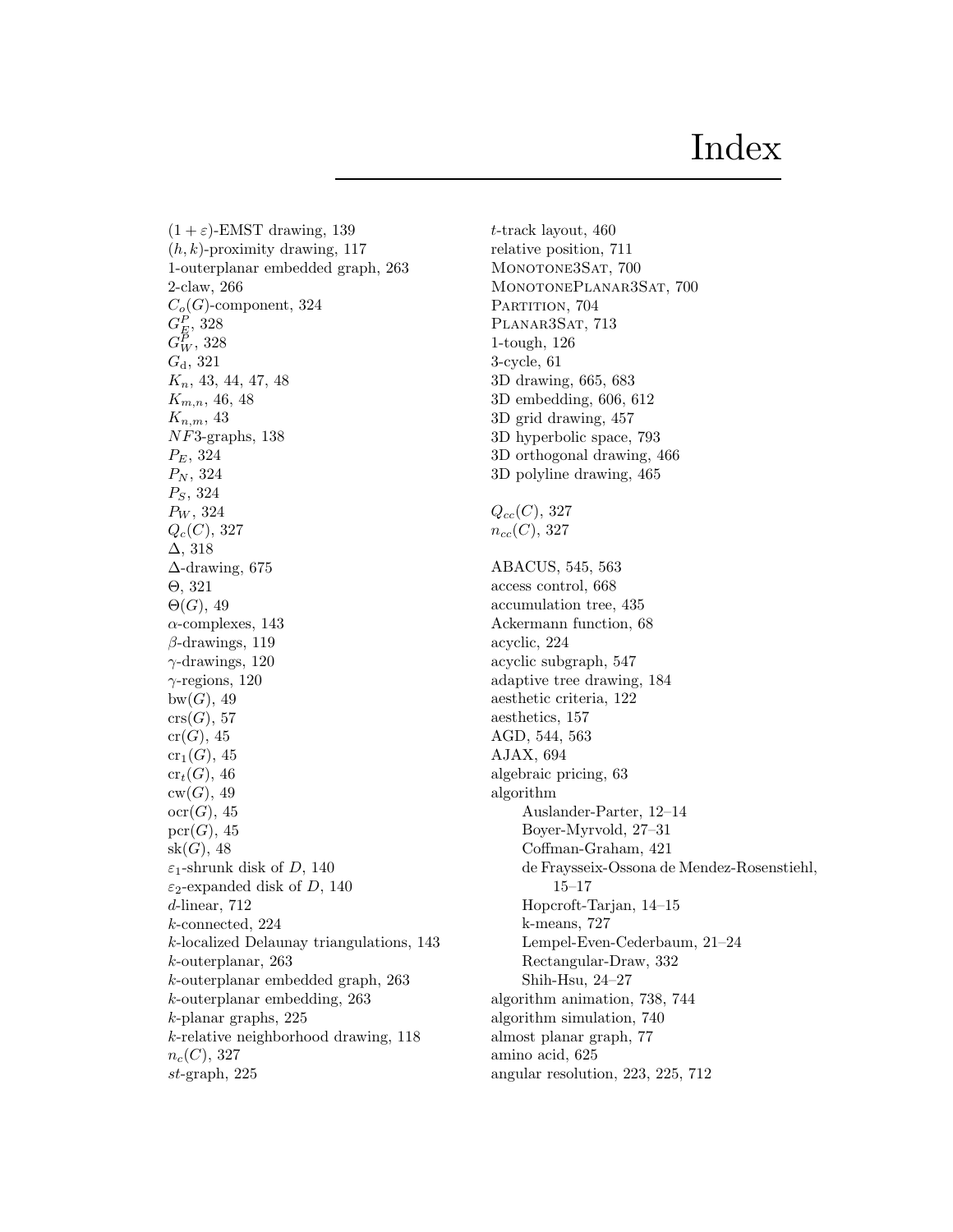animation, 627 apex graph, 77 approximation algorithm, 76 approximation factor, 68 architectural floorplanning, 319 area, 157 area of a grid drawing, 225 Artificial graphs, 73 aspect ratio, 157 assignment heuristic, 435 augmentation, 547, 606 biconnected, 547 fixed embedding, 547 planar biconnected, 547 Automatic label placement, 489 automorphism, 89 Autonomous Systems, 665 autonomous systems, 779 averaging, 435 Axial Geometric Automorphism Problem, 96

B-node, 67 bad cycle, 324 barycenter, 435, 747 barycenter heuristic, 555 barycenter method, 197 barycentric representation, 216 barycentric representations, 383 BC-tree, 3, 67, 68, 547 dynamic, 548 bend, 156, 248 bend minimization, 238 BGP, 665, 779, 794 biconnected, 197, 224, 288 biconnected component, 3 biconnected components, 197, 547 binary tree, 163 biological network, 621 bipartite, 54 bipartite drawing, 79 bipartite crossing minimization problem, 54 bipartite crossing number problem, 50 bipartite drawing, 50 bisection width, 49, 77 block, 3 block tree, 547 block-cutvertex tree, 3, 67 block-nesting depth, 548 blocks, 197

book embedding, 251 Border Gateway Protocol, 665 botanical tree, 184 boundary face, 328 boundary path, 328 bounding box, 458 box-drawings, 470 box-rectangular drawing, 319, 337 branch-and-bound tree, 62 branch-and-cut, 55, 66, 437 branch-and-cut approach, 62 branching variable, 62 branding, 682 bridge, 3, 714 brin, 601 bush, 22 bush form, 22 c-connected, 561 C-node, 67 c-planarity, 561 canonical order, 550 canonical ordering, 199–202, 240, 260 canonical ordering , 227 capacity, 231 caterpillar, 266 CCMP, 68 cellular compartment, 624 centrality, 814 characteristic matrix, 635 checkers, 144 chordal, 369 chromatic number, 457, 459, 461 circle, 631 circle layout, 640 circle packing, 368 circular crossing minimization problem, 54 circular drawing, 285 cladistic methods, 635 cladogram, 640 class-cover catch digraphs, 143 clockwise leg, 327 closed proximity drawing, 117 closed strip drawings, 119 cloud computing, 673, 693 cluster tree, 561 clustered drawing, 656, 816 clustered graph, 31, 561 clustered planarity, 31 cohesion, 815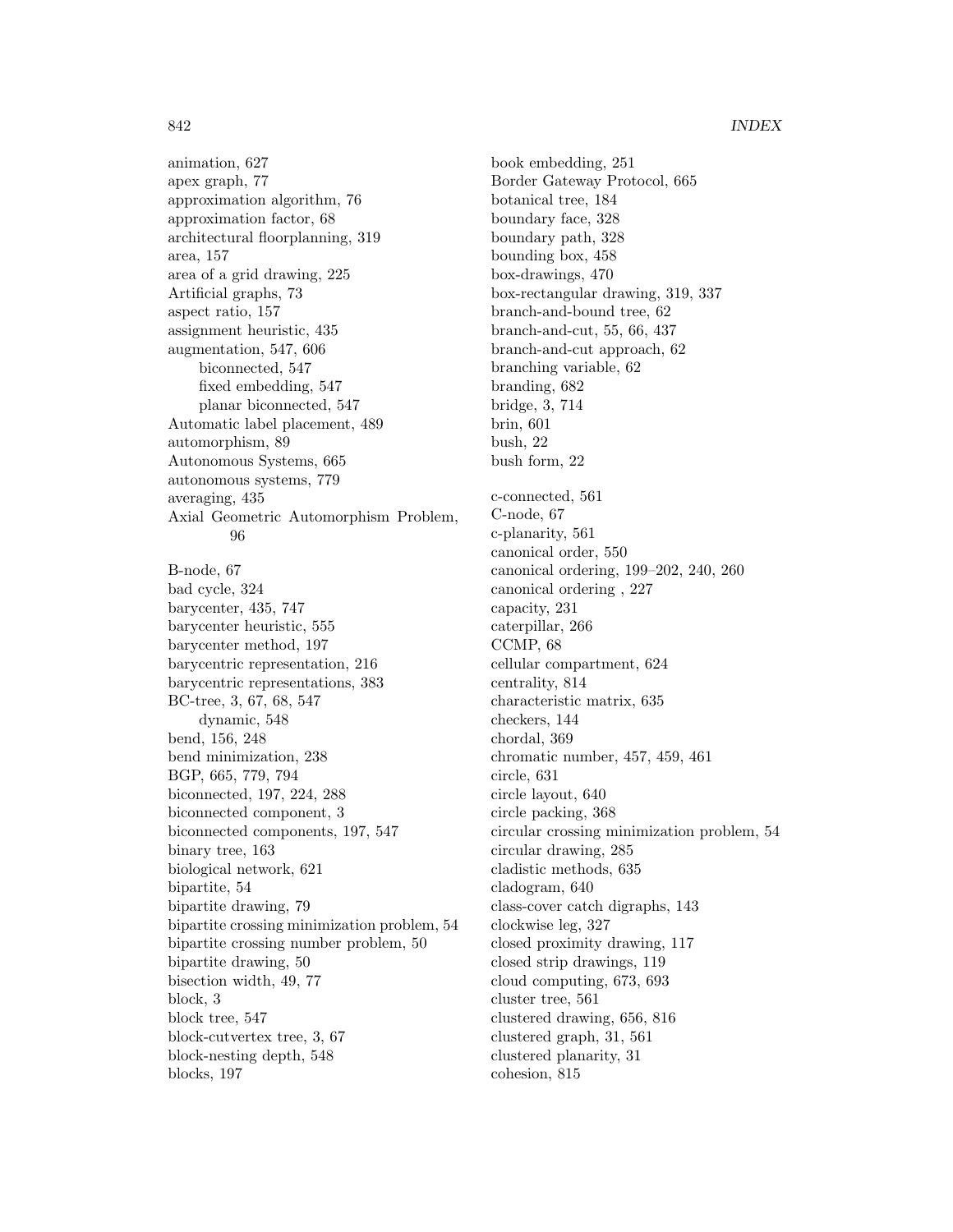COIN-OR, 545, 563 colored simultaneous embedding, 365 column generation, 62 combinatorial column generation, 63 combinatorial map, 601 compaction, 552, 580 comparability graph, 369 compartment, 624 complete bipartite graph, 43, 49 complete graph, 49 complex biological network, 623 component biconnected, 3 connected, 3 triconnected, 3 compound, 621 compound graph, 562 compressed-scanning, 674 computer games, 682 computer network, 683 computer networks, 763 cone trees, 162 connected, 197, 224 connected component, 3 connectivity, 605 constrained edge insertion, 68 constrained visibility representation, 234 constraint graph, 552 constraints, 55, 573, 585, 745, 753 hard, 715 soft, 715 contact representation contacts of segments, 612 contacts of T, 612 contraction edge, 714 convex, 196 convex drawing, 196, 212, 220, 609 convex faces, 550 convex hull, 55 coordinates assignment, 555 counterclockwise leg, 327 country map, 663 cover tree, 200 critical cycle, 327 crossing, 45, 460 crossing minimization, 548 2-layer, 555  $k$ -layer, 555 upward, 557, 564

crossing minimization problem, 43, 63 fixed linear, 46 crossing number, 43, 45, 288 crossing number matrix, 434 crossing number problem, 50, 563 crossing reduction, 288, 292 crossing shadow, 61 crossing-reduction, 747 curve Bézier, 718 cubic, 701 **Bézier** cubic, 725 Catmull–Rom spline, 709 curve embedding, 260 curvogram, 640 cutvertex, 3, 67, 71 cutwidth, 49 cycle attached, 326 clockwise, 327 closed, 631 counterclockwise, 327 definition, 3 fundamental, 15 length, 3 open, 631 cycle space, 439 DAG, 224, 675 dart, see brin data analytics, 682 data privacy, 673 data reduction, 699 data-oblivious, 674 decision graph, 320, 321 degree, 178 degree of a face, 236 degree of a vertex, 224 Delaunay drawing of order h, 121 Delaunay triangulation, 121 dendrogram, 639 depth first search, 10, 288 highpoint, 11 index, 11 lowpoint, 11 tree, 11 depth of a graph, 8 Depth-First Search, see DFS design patterns, 687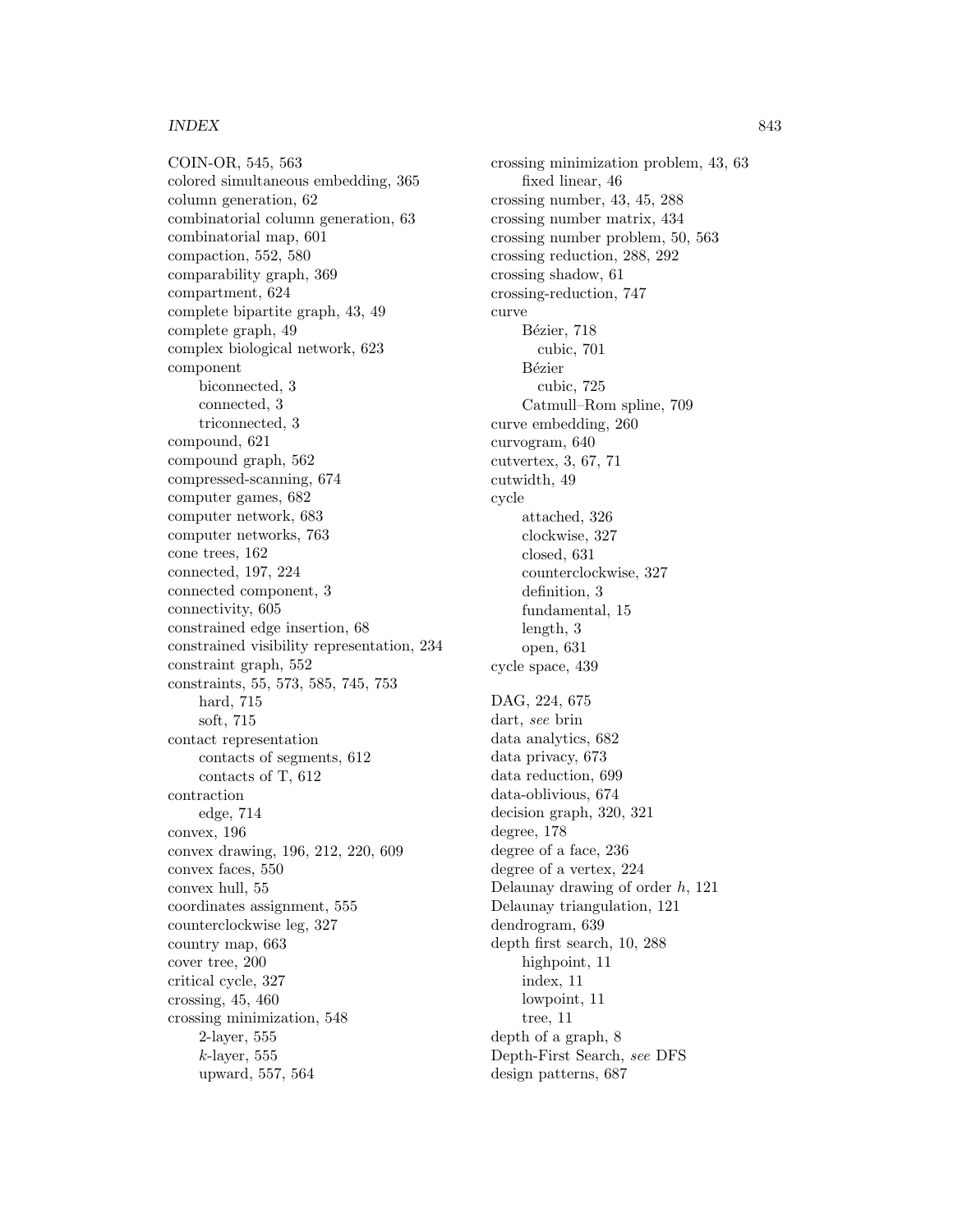destination, 224 details on demand, 687 DFS, see depth first search, 603 DFS cotree-critical graph, 603 diagram Voronoi, 727 digraph, 224 directed acyclic graph, 224, 675 directed edge, 224 directed graph, 224 directed local minimum spanning trees, 143 directed path, 224 directed relative neighborhood graphs, 143 direction octilinear, 714 directions octilinear, 712, 713, 715, 716 disconnected graph, 104 discrete curve evolution, 713 distance matrix, 635 DNA, 621, 622 document type definition, 519 dominance drawing, 675 dominance drawings, 557 drawing, 2, 45 c-planar, 31 orthogonal, 712 outerplanar, 2 planar, 2 drawing style curvilinear, 718 drawing convention, 156 drawing style octilinear, 712–714 dual edge, 196 dual face, 195 dual graph, 6, 195, 256 dual vertex, 195 dual-like, 319 dummy vertex, 64 dynamic graph, 401 dynamic graph drawing, 369, 752 dynamic graphs, 823

# edge

adjacent, 2 bundling, 711 dummy, 724 incident, 2 minimal, 725

self-loop, 2 subdivision, 2 transitive, 725 virtual of a bush, 22 of a skeleton, 3 edge insertion, 550 fixed embedding, 70, 550 general framework, 68 permutation, 69 postprocessing, 69 upward, 557 variable embedding, 71, 550 edge insertion problem, 64 education, 737 EIP, 64 ELP (Edge Label Placement) problem, 497 email, 793 embedded planar graph, 248 embedding, 3, 195, 225, 248 simultaneous, 31 embedding circle, 285 empty region graphs, 120 empty tree, 156 enclosing rectangle, 156 enzyme, 628 network, 630 Euler inequalities, 66 Euler tour, 675 Euler's formula, 47, 197 evolution, 623 evolutionary tree, 636 executive dashboards, 684 exercise systems, 740 exploration systems, 741 extended dual graph, 70 Extensible Stylesheet Language Transformations, 534

face, 2 external, 2 outer, 2 faces, 195 facet, 57 fan triplet, 271 fast multipole multilevel embedder, 559 fast multipole multilevel method  $(FM^3)$ , 559 feasible solution, 55 feedback arc set, 547 file permissions, 668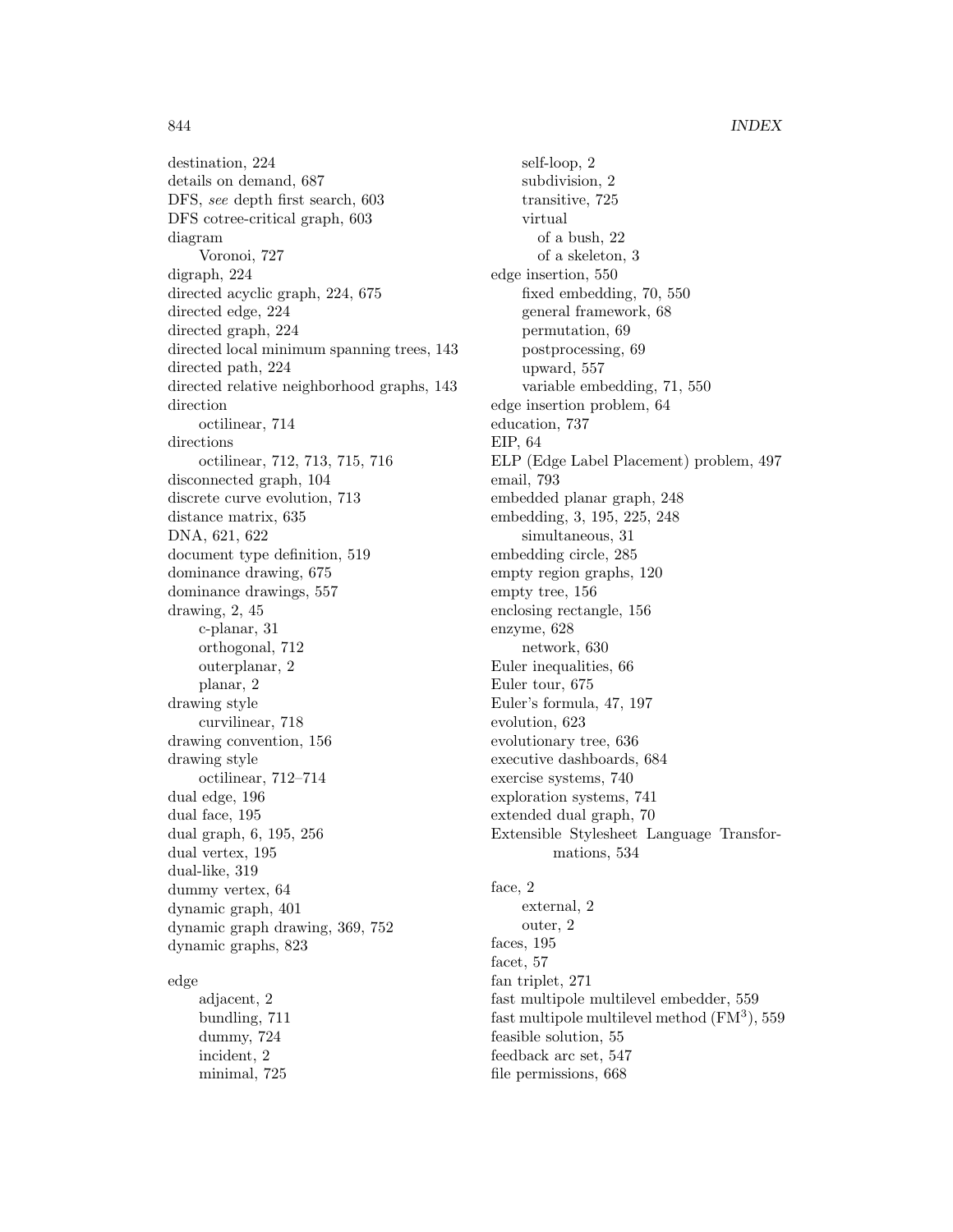filled triangle, 138 filter, 687 Fixed Point Free Automorphism Problem, 96 fixed-parameter tractable, 54 fixed-parameter tractable, 434 flag, see brin flow, 231 flow network, 231 flow value, 231 force directed, 97 force-directed, 370, 383, 656, 657, 659, 666, 744, 753 format conversion, 536 frame graph, 138 fundamental cycle, 15 Gabriel drawing, 117 Gabriel graph, 115 Gabriel region, 117 Galois lattice representation, 821 GDToolkit, 571 GEM algorithm, 559 gene regulation, 623 gene regulatory network, 622, 623 pathway, 623 generalization, 697 continuous, 700 genus, 78 geographic information system (GIS), 697 geometric automorphism, 91 Geometric Automorphism Drawing Problem, 95 geometric automorphism group, 91 geometric network, 697 geometric simultaneous embedding, 31 geospatial map, 684 GFLP (Graphical Feature Label Placement) problem, 493 global proximity, 116 GMap, 727 gml2pic, 546 good cycle, 324 good drawing, 46 graph  $k$  colorable,  $6$ biconnected, 3 bipartite, 6 clustered, 31

co-authorship, 728 complete, 6 connected, 3 definition, 2 depth, 8 directed, 2 induced by a vertex set, 2 induced by an edge set, 2 intersection, 2 near-plane, 698, 711 outerplanar, 2 outerplanarity, 8 planar, 2 plane, 3, 699 simple, 2 simply connected, 3 subdivision, 2 subgraph, 2 triconnected, 3 undirected, 2 union, 2 width, 8 graph drawing box-rectangular drawing, 319, 337 rectangular drawing, 317 graph theoretic distance, 388 GraphML, 517 greedy insert heuristic, 555 greedy insertion, 435 greedy switch heuristic, 555 greedy switching, 435 grid integer, 714 grid drawing, 156, 197, 225 grid-variant, 559 half-edge, see brin Hamiltonian, 249 Hamiltonian cycle, 249 Hamiltonicity, 274 head vertex, 327 hexagonal tree drawing, 185 hierarchical index, 410 hierarchical layout, 744, 753 hierarchy, 411 higher order Delaunay triangulation, 121 hill climbing,  $714$ hull convex, 724 hyperbolic space, 397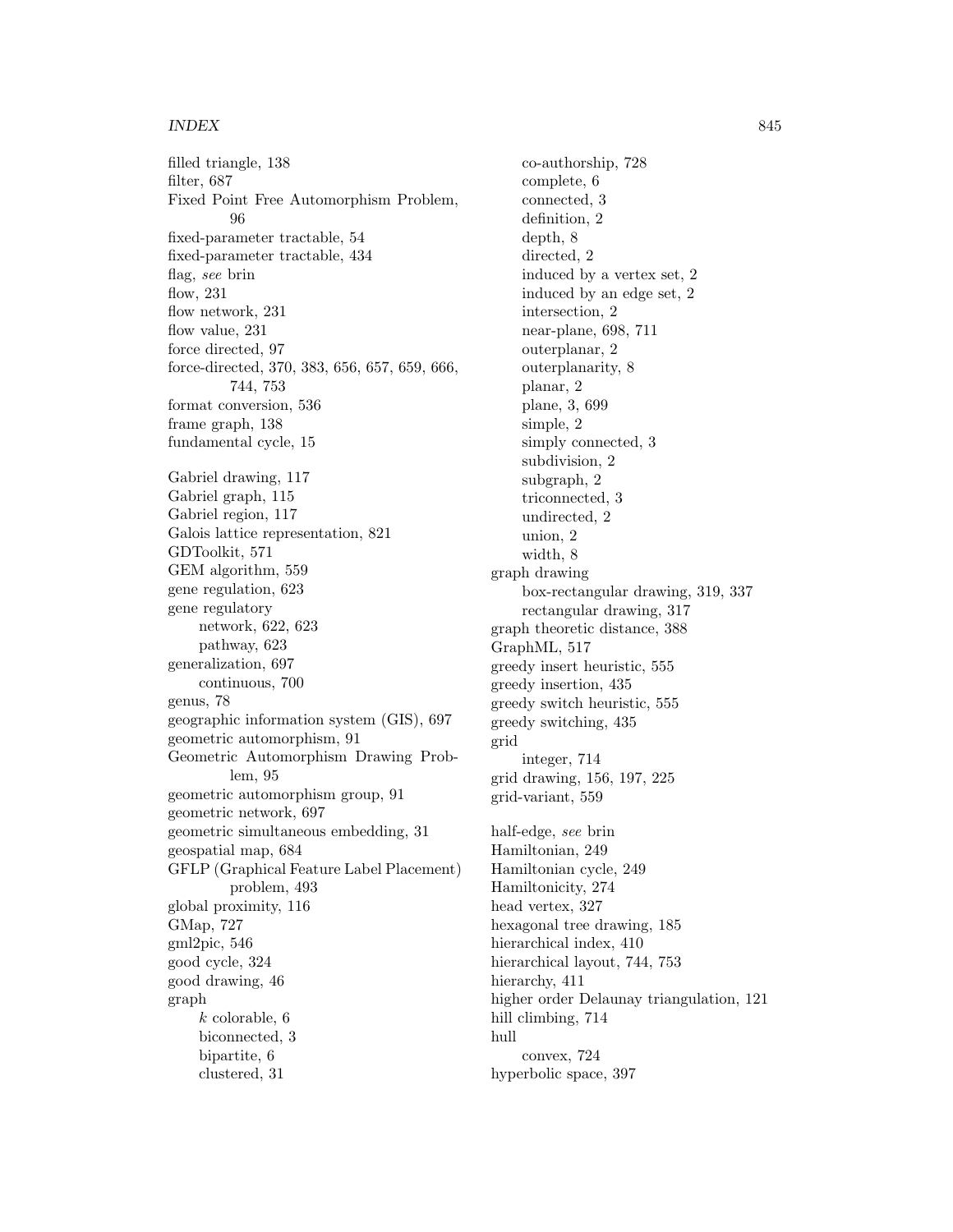hyperbolic tree, 183, 397 hypercube, 49 hyperedge, 76 hypergraph, 76, 527, 820 hypervertex, 76 hypothetical taxonomic units, 636

inclusion drawing, 816 incoming edge, 224 incremental planarity testing, 67, 68 indegree, 224 information visualization, 687 information-seeking mantra, 687 inner angle, 320 inner triangulated plane graphs, 138 integer linear program, 55 interconnection technologies, 764 Internet service provider, 785 Internet structure, 765 Internet visualization, 779 intersection drawings, 122 interval representation, 369 intrusion detection, 656, 793 IPv6, 793 isomorphism, 89 ISP network visualization, 785

k-layered drawing, 248 k-radial drawing, 249 k-spine drawing, 249 Kandinsky, 576 Kandinsky layout, 553 kissing number, 124 knowledge discovery, 687 Kuratowski subdivision, 603 Kuratowski inequalities, 66 Kuratowski subdivision, 57, 563 Kuratowski's theorem, 55

Label placement, 489 label quality rules for the MLP problem, 504 basic rules, 490 LabelHints, 714 Labeling algorithms, 489 for the ELP problem, 497 for the GFLP problem, 493 for the MLP problem, 504 for the NLP problem, 502 Labeling Problem, 489

definition, 492 Large Parsimony, 638 lattice representation, 821 layer-by-layer sweep, 438 layered drawing, 184, 247, 248, 666, 670, 672 layered planar graph, 272 layering, 633 proper, 633 layout method force-directed Fruchterman-Reingold, 725 left-right partition, 15 level graph, 411 life science, 621 linear crossing minimization problem, 54 linear crossing number, 46 linear drawing, 46 linear ordering, 436 linear ordering problem, 60 linear program, 55 LineDrive, 699 linked bar charts, 687 linkless, 479 local minimum spanning trees, 143 local network, 789 Lombardi drawing, 400 lower bound, 236 LP, 55 LR-partition, 15 lune, 118 lune-based, 119 Manhattan distance, 197 map, see combinatorial map mental, 698 metro, 711, 712 schematic, 711, 712 street, 711, 720 matched drawings, 367 matching, 322 maximum, 322 perfect, 322 maximal planar graph, 195, 225 maximal planar subgraph, 67, 68 maximum degree of a graph, 224 Maximum Likelihood, 638 maximum matching, 322 Maximum Parsimony, 637

maximum planar subgraph, 66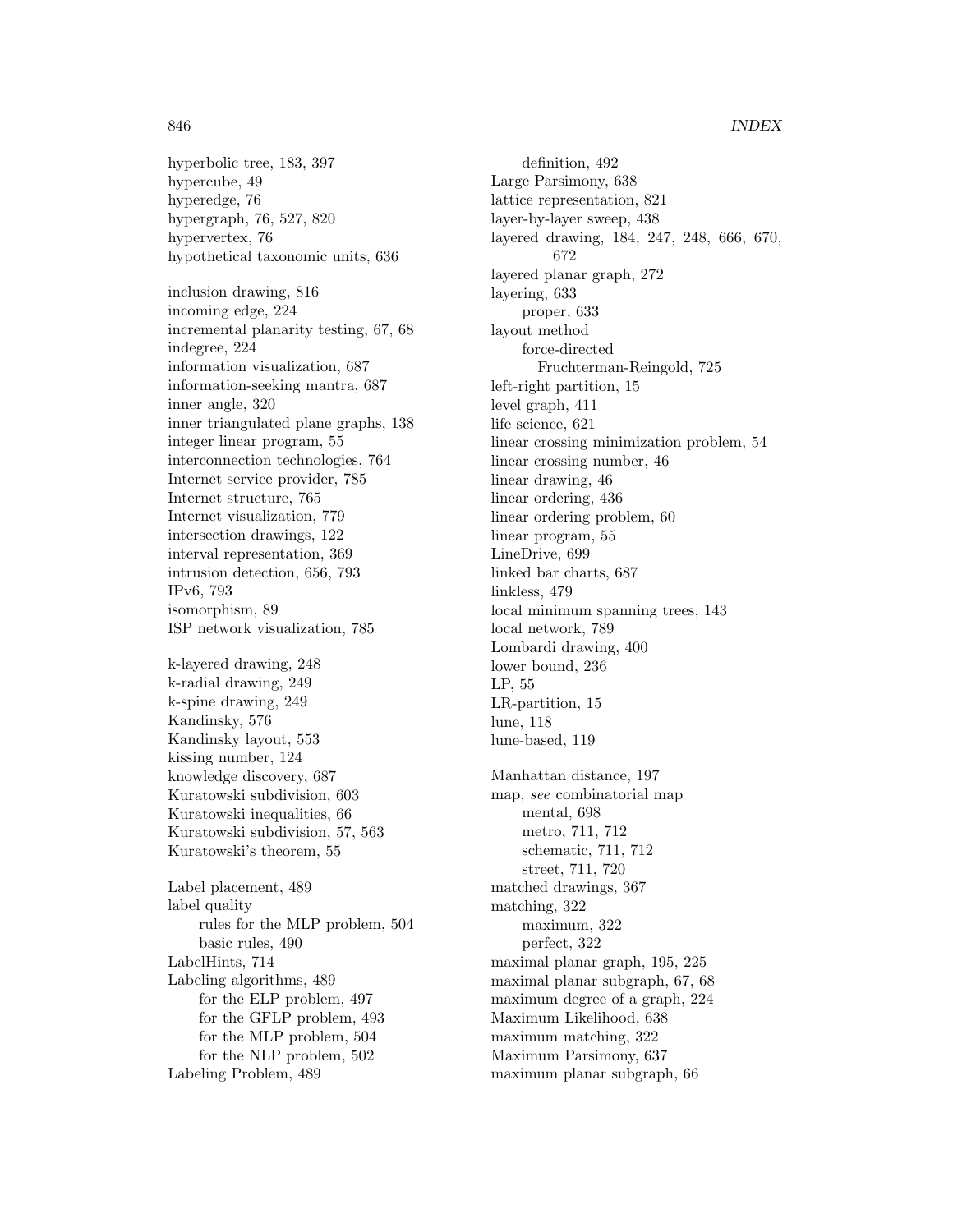maximum planar subgraph problem, 48, 64, 549 maximum weight planar subgraph, 66 maximum weight triangulations, 143 MCM, 319 median, 435 median heuristic, 555 mental map, 402, 701, 752 metabolic network, 623, 628 path, 628 pathway, 628, 630 reaction, 628 simplified network, 630 metabolite, 628 network, 630 metaphor metro-map, 718 political map, 727 min-cost flow formulation, 724 minimal energy state, 385 minimum spanning tree, 122 minimum weight drawable (for  $C$ ), 122 minimum weight drawing of G with respect to P, 122 minimum weight triangulation, 123 minor, 457 minor crossing number, 76 minor-closed, 457 MIP solver Cplex, 716 Gurobi, 716 mixed integer linear program, 55 mixed-model layouts, 551 MLP (Multiple Label Placement) problem, 504 modified Gabriel drawing, 117 modified Gabriel region, 117 Modified Optimal Linear Arrangement, 288 module options, 545 module types, 545 modules, 317, 545 molecular biology central dogma, 621 moment curve M, 458 morphing, 371 polygonal line, 700 MPSP, 64 multi-dimensional scaling, 727 multi-scale method, 391

multichip module, 319 multidimensional scaling, 97, 396 multigraph, 224 multilevel algorithms, 559 near-planar graph, 77 Nearest Neighbor Interchange, 638 nearest neighbor drawing, 121 negative witness proximity drawing, 134 Neighbor-Joining, 637 neighbors, 224 nested graphs, 525 network biological, 621 complex biological, 623 enzyme, 630 gene regulatory, 622, 623 metabolic, 622, 628 metabolite, 630 protein-protein interaction, 622 signal transduction, 622, 623 simplified metabolic, 630 network model, 764 network monitoring, 656 network scans, 659 network traffic, 657 NLP (Node Label Placement) problem, 502 non-planar core, 563 non-upward drawing, 156 nonbiconnected, 296, 297 NP-complete, 50, 55 NP-hard, 44, 48–50 NS-path, 328 objective function, 55 octopus map, 663 odd-crossing number, 45 OGDF, 543–564 OGML, 546 open proximity drawing, 117 Open Graph Drawing Framework, 543 Open Graph Markup Language, 546

Open Problems Project, 699 open strip drawings, 119

optimal solution, 55 optimization

multicriteria, 714 order dimension, 212

operational taxonomical units, 636 optimal linear arrangement problem, 50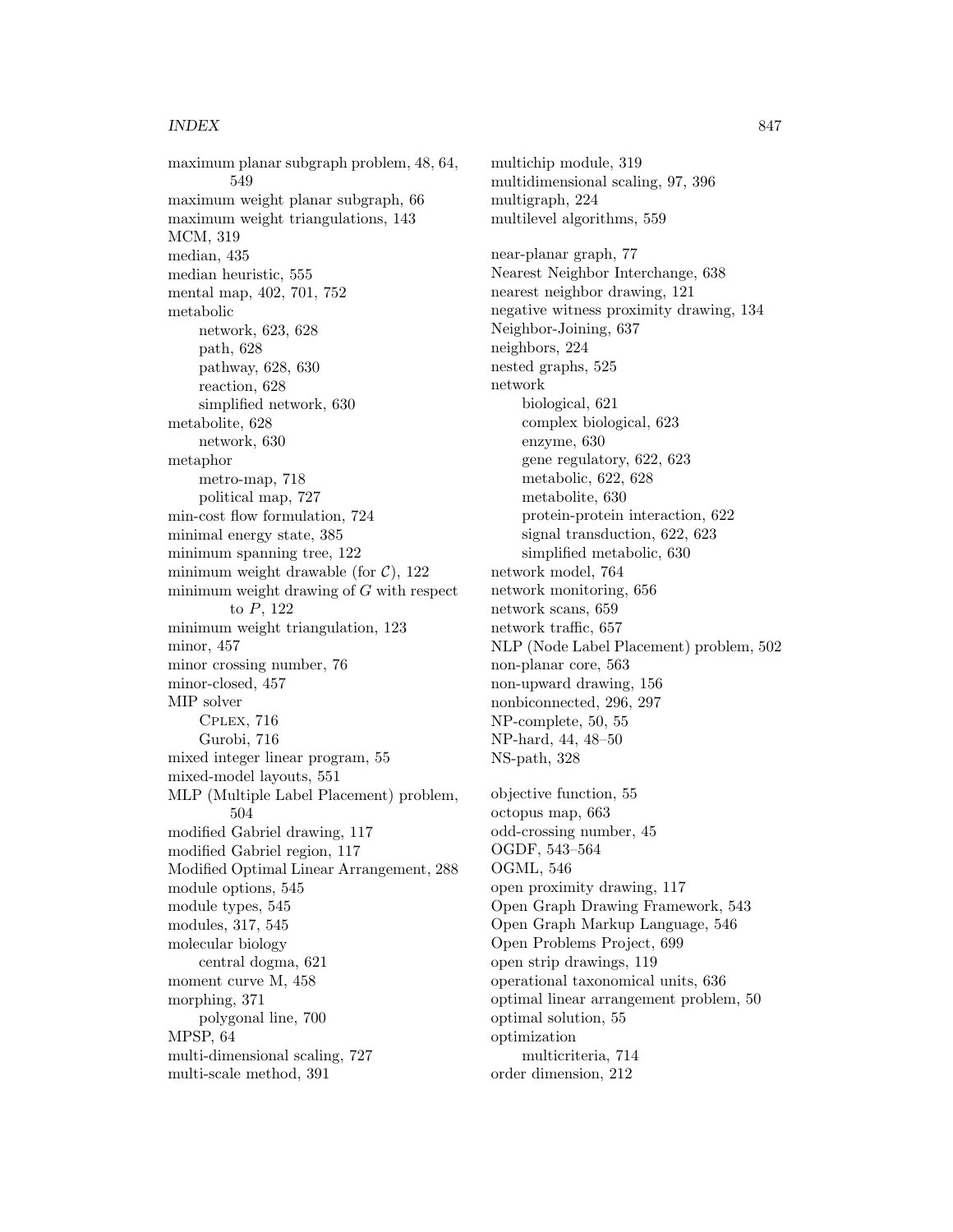ordered tree, 155 orientation, 60 origin, 224 orthogonal box drawings, 456 orthogonal drawing, 156, 225, 234, 580 orthogonal layouts, 552 bend minimization, 552 orthogonal representation, 576 orthogonal shape, 236, 574 outdegree, 224 outer angle, 320 outer vertex, 19 outerplanar, 291 outerplanar embedded graph, 263 outerplanar graph, 195 outerplanarity, 9, 263 measure, 8 outgoing edge , 224 overview, 687 overview first, zoom and filter, then details on demand, 687 P-node, 67

pagenumber, 251 pages, 251 pairwise crossing number, 45 palm tree, see depth first search, tree parsimony large, 638 maximum, 637 small, 637 weighted small, 637 partial Delaunay triangulations, 143 partial tree, 166 partition aligned, 16 left-right, 15 LR-partition, 15 partition-pair, 330 partitioning path, 328 path addition, see algorithm, Hopcroft and Tarjan definition, 3 length, 3 PC-tree, 24 peer-to-peer networks, 793 peptide bonds, 625 perfect matching, 322 permutation, 434

permutation graphs, 369 phenetic methods, 635 phylogenetic tree, 636 phylogram, 639 PIGALE, 599 geometric graph, 603 graph, 603 graph properties, 602 map, 601 acir, 602 cir, 602 pbrin, 602 vin, 602 supported platforms, 599 topological graph, 603 plan cable, 712, 724 planar, 195, 248 planar st-graph, 225 planar augmentation problem, 547 planar automorphism, 98 planar automorphism group, 98 planar drawing, 156, 225 planar drawing algorithm, 44 planar embedding, 225, 574 maximal external face, 548 minimal block-nesting depth, 548 planar graph, 225, 459, 675 planar layout, 550 straight-line, 550 planar orthogonal drawing, 238 planar polyline drawing, 239 planar straight-line drawing, 193–220 planar subgraph, 44, 64, 66 planar subgraph polytope, 66 planar subgraphs, 549 planarity clustered, 31 constrained, 8 simultaneous, 31 testing, 603 upward, 9 planarity test, 57, 67 planarity testing, 548, 576 planarization, 711 planarization approach, 44, 63, 552, 563 clustered graphs, 561 planarized representation, 64 plane dual, 6 plane graph, 225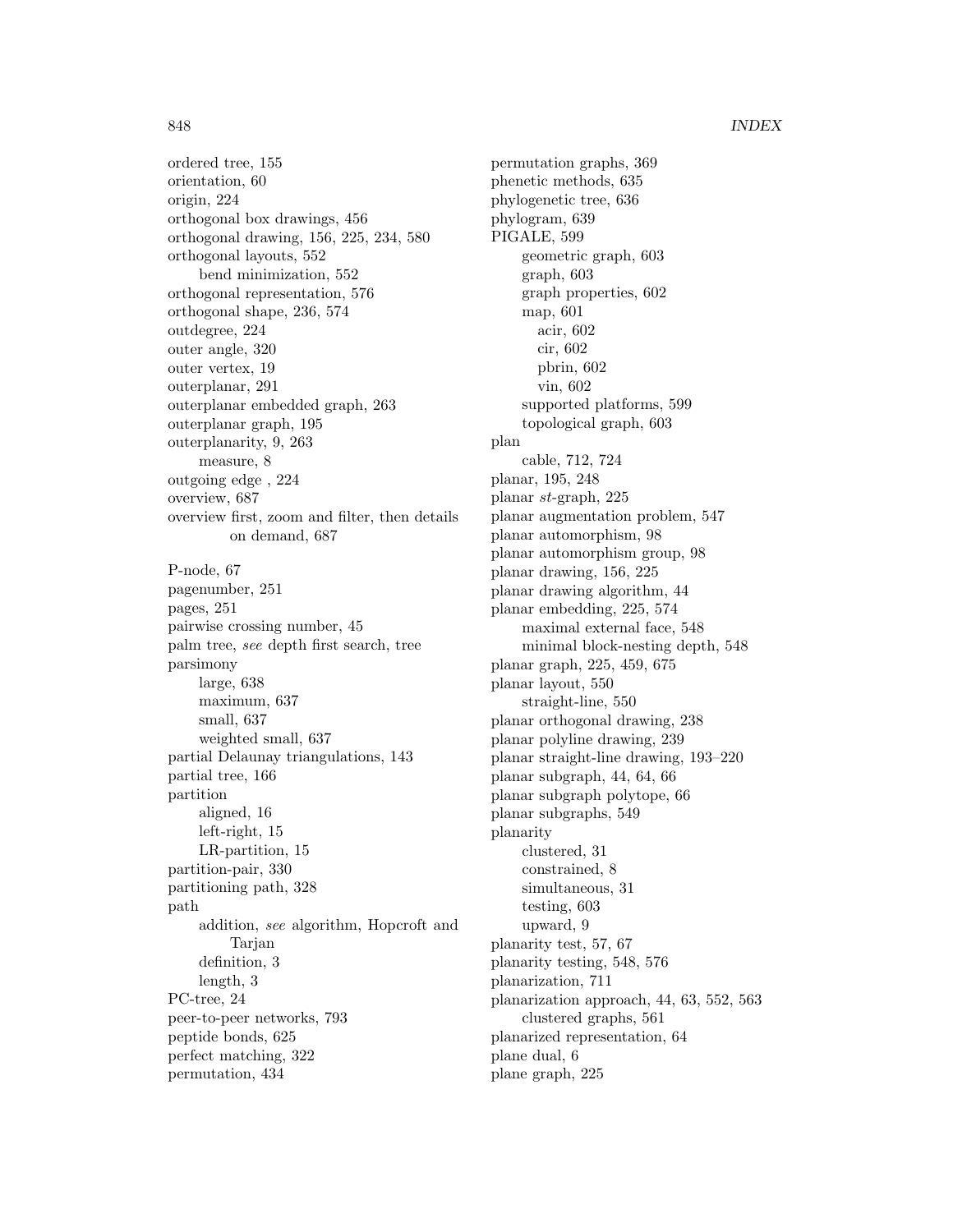dual, 6 podevsnef, 576 point characteristic, 701 point-drawings, 466 point-set embeddability, 276 point-set embedding, 253, 276 Polrec drawing, 610 polygon, 196 polygonal line simplification, 699, 712, 713 polyhedral combinatorics, 55 polyline drawing, 156, 225, 248, 580 ports, 528 positive witness proximity drawing, 134 PQ-tree, 68 PQ-trees, 548 PrEd, 714 privacy settings, 671 product, 628 program visualization, 741 projective graph, 78 prominence, 812 proper layered drawings, 267 protein, 622, 625 protein-protein interaction, 625 network, 622, 625 proximity drawing checker, 144 proximity graph, 115 proximity region, 116 Public Implementation of a Graph Algorithm Library and Editor, see PI-GALE Q-node, 67 quasi-orthogonal layouts, 552 quasi-static graph, 601 quasi-upward, 578 quasi-upward planar representation, 579 queue layout, 463 quicksort, 435 R-node, 67 radial drawing, 260, 269, 666

radial drawings, 159, 247 random field layout, 725 random map, 609 rank assignment, 554 ranking Coffman-Graham, 554 longest paths, 554

optimal, 554 reactant, 628 real-time visual reports, 685 realizability problem, 57 realizable, 58, 59 realizer, 212 realizer method, 199, 212–220 rectangle of influence, 120 rectangle of influence drawing, 120 rectangle visibility, 478 rectangular drawing, 317 rectangular dual, 344 rectilinear crossing number, 45 rectilinear drawing, 610 recurrent hierarchies, 444 region of influence, 116 regular labeling, 321 relative neighborhood drawing, 118 relative neighborhood region, 118 relative position, 714 relatively closest drawing, 118 relatively closest region, 118 returning edge, 11 ringed circular layout, 165, 178, 180 RNA, 622 Rome graphs, 56, 73, 563 root of connected component, 24 route map, 699 route planner, 699 routing protocols, 765 S-node, 67 SBGN, 645 SCHEMAP, 724 SeeNet3D, 726 semantic constraints, 247 sensor networks, 793 separating  $k$ -set, 196 separating edge, 197 separation pair, 3, 71 separation pairs, 196 separation problem, 62 separator edge, 162, 166

series-parallel graph, 675 shelling order, 550

shifting set, 227 sifting, 438

sifting heuristic, 555

shift method, 199, 202–212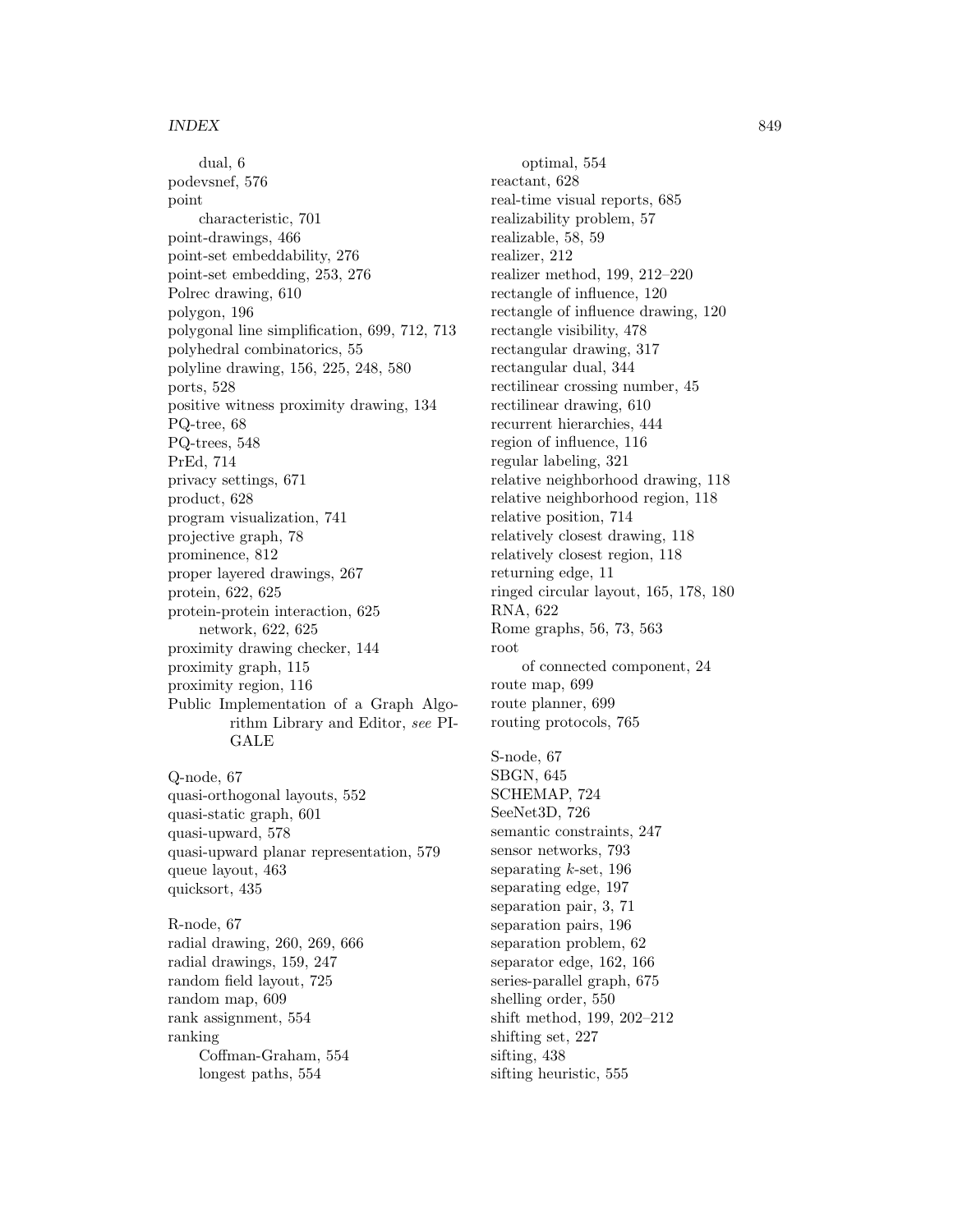signal transduction, 623 network, 622, 623 pathway, 623 simple, 58 simple drawing, 57, 58 simulated annealing, 386, 559 simultaneous embedding, 31, 351, 364 geometric, 31 with fixed edges, 31 simultaneous embedding with fixed edges, 350, 357 simultaneous geometric embedding, 350, 352 simultaneous planarity, 31 single edge insertion, 68 sink, 224, 231 skeleton, 124, 548 sketch, 724 skewness, 48 Small Parsimony, 637 social networks, 671, 793, 805 sociomatrix, 817 software visualization, 743 source, 224, 231 space tree, 184 spanning tree, see tree, spanning a graph, 67, 68 spectral analysis, 606 sphere of influence, 122 sphere-of-attraction graphs, 143 spine, 171, 251 spine drawing, 251, 266, 268 spine drawings, 247, 249 spiral, 631 split, 435 component, 3 operation, 3 split heuristic, 555 SPQR tree, 101 SPQR-tree, 4, 67, 68, 547, 563, 576 dynamic, 548 spring, 385 spring embedder, 610 spring embedder, 385, 559, 656, 714 square drawings, 134 st-numbering, 22 s-t-planar digraph, 558 star insertion, 74 star triangulation, 99 status, 812 stochastic heuristic, 435

straight-line, 157 Straight-line drawing, 609 straight-line drawing, 195, 225, 248 streaming, 823 stress majorization, 396 strictly convex, 196 strictly convex drawing, 196 strong visibility drawing, 136 sub-Hamiltonian, 249 subdivision, 57 substance, 628 co-, 628 main, 628 substance-based designs, 810 subtree, 156 subtree-separation, 158 Sugiyama framework, 410 Sugiyama method, 410 Sugiyama's framework, 554, 562, 564 survivable telecommunication networks, 287 symmetric lens, 118 symmetry, 87, 91, 385, 480, 606, 675 t-polygonal crossing number, 46 t-polygonal drawing, 45 tail vertex, 327 task-specific visualizations, 688 taxon, 634 taxonomical units hypotetical taxonomic, 636 operational taxonomic, 636 template region, 120 tessellation representation, 368 theorem four-color, 728 thickness, 49, 473 three-dimensional straight-line grid drawing, 457 timetable graph, 725 topological book embedding, 255 topological ordering, 225 topology-shape-metrics approach, 552, 561, 573 toroidal graph, 78 track-number, 460 trajectory, 701 transitive closure, 421 edge, 421 reduction, 421